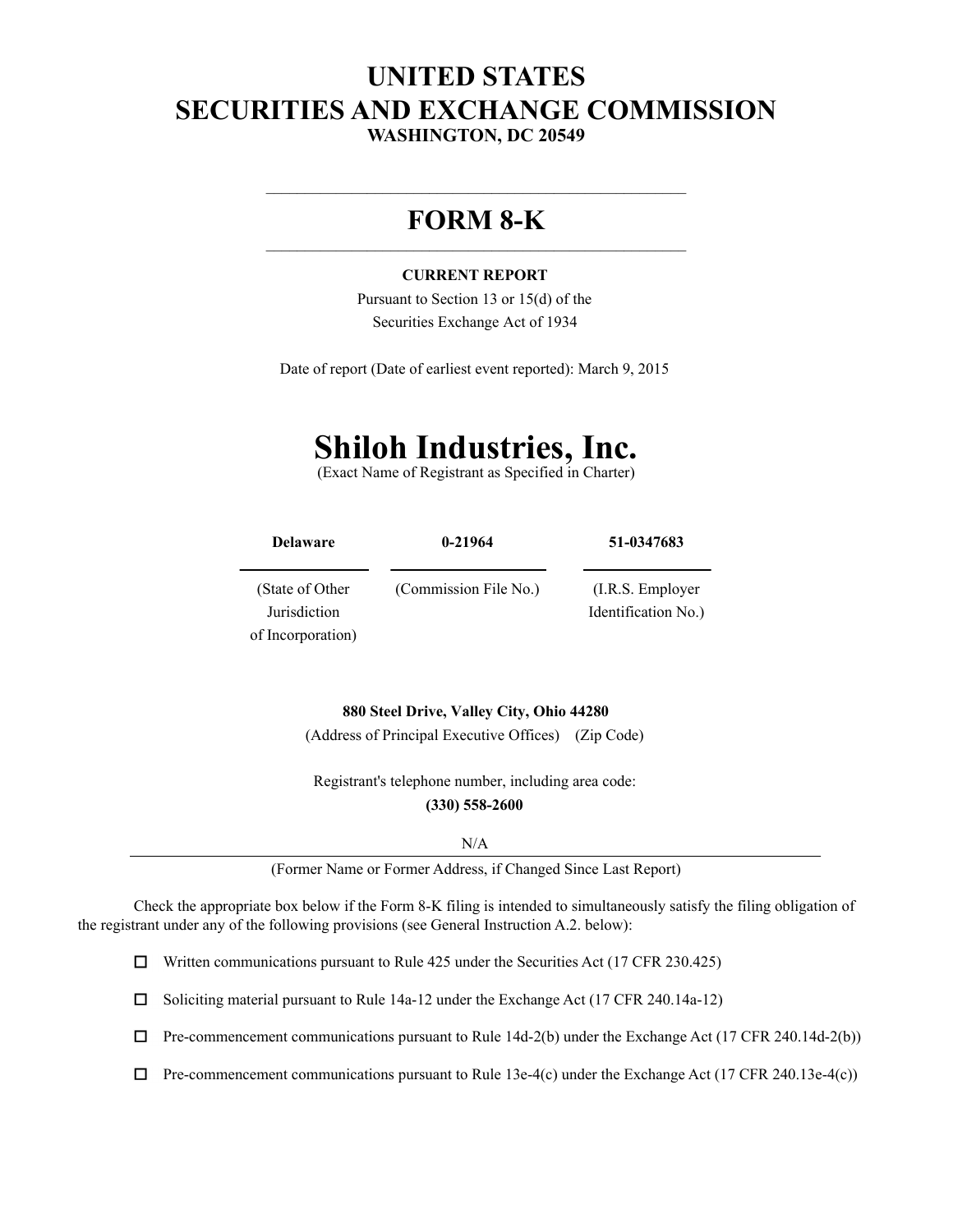#### **Item 2.02. Results of Operations and Financial Condition.**

On March 9, 2015, Shiloh Industries, Inc. (the "Company") issued a press release announcing its operating results for the first quarter ended January 31, 2015. A copy of the press release is attached as Exhibit 99.1 to this Report.

The information contained herein and in the accompanying exhibit shall not be incorporated by reference into any filing of the Company, whether made before or after the date hereof. The information in this report, including the exhibit hereto, shall not be deemed to be "filed" for purposes of Section 18 of the Securities Exchange Act of 1934, as amended, or otherwise subject to the liabilities of that section or Sections 11 and  $12(a)(2)$  of the Securities Act of 1933, as amended.

#### **Item 9.01. Financial Statements and Exhibits.**

SHILOH INDUSTRIES REPORTS FIRST QUARTER 2015 RESULTS

(a) Financial Statements:

None

(b) Pro forma financial information:

None

(c) Shell company transactions:

None (d) Exhibits

99.1 Press Release of Shiloh Industries, Inc. dated March 9, 2015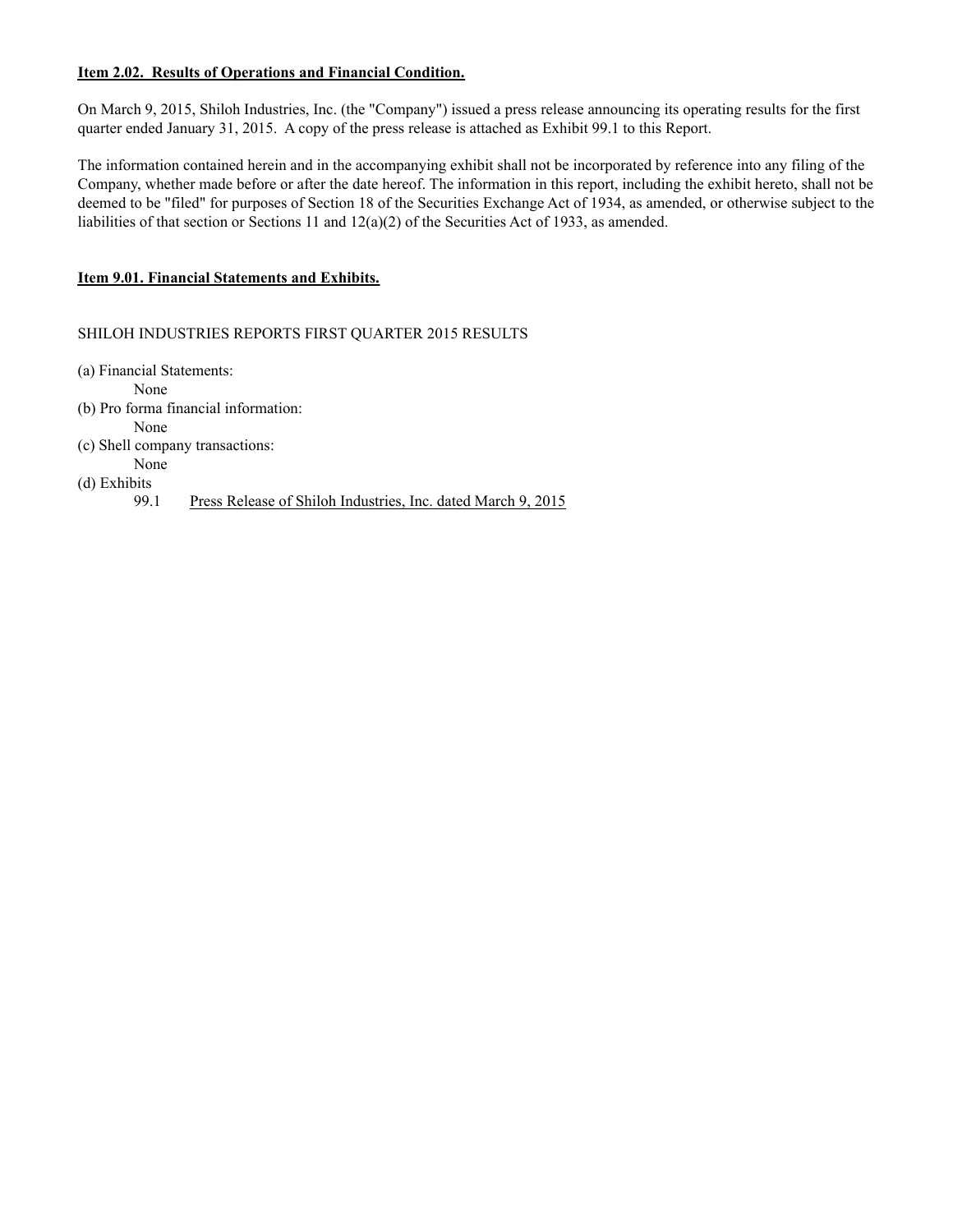# **SIGNATURES**

Pursuant to the requirements of the Securities Exchange Act of 1934, the registrant has duly caused this report to be signed on its behalf by the undersigned hereunto duly authorized.

SHILOH INDUSTRIES, INC.

By: /s/ Thomas M. Dugan Name: Thomas M. Dugan Title: Vice President of Finance and Treasurer

Date: March 9, 2015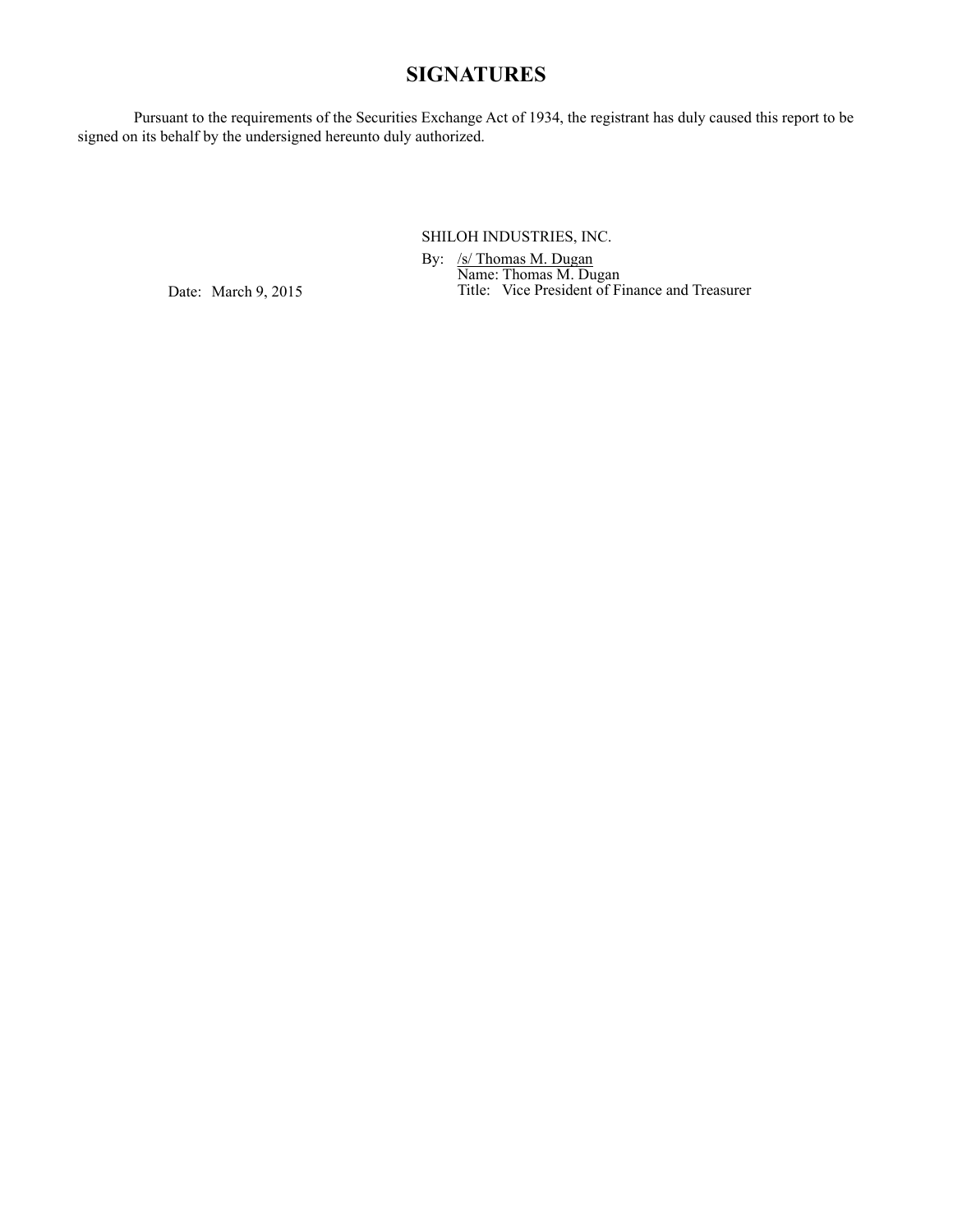# **Exhibit Index**

# **Exhibit No. Description**

99.1 Press Release of Shiloh Industries, Inc. dated March 9, 2015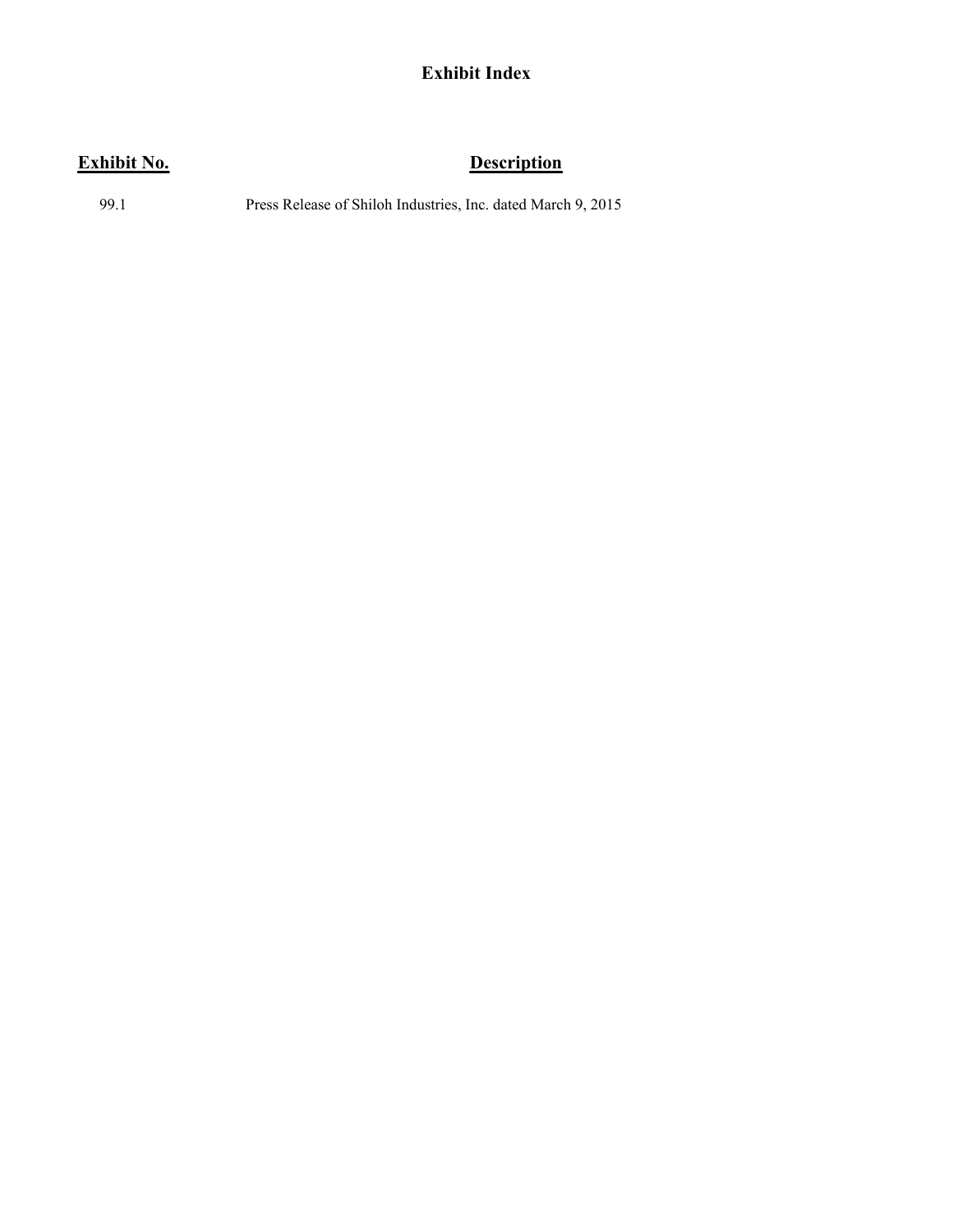

# **For Immediate Release CONTACT:**

Thomas M. Dugan Vice President of Finance and **Treasurer** Shiloh Industries, Inc. +1 (330) 558-2600

# **SHILOH INDUSTRIES REPORTS FIRST QUARTER 2015 RESULTS**

**VALLEY CITY, Ohio**, March 9, 2015 -- Shiloh Industries, Inc. (NASDAQ: SHLO) today reported financial results for the first quarter ended January 31, 2015.

# First Quarter 2015 Highlights:

- Sales revenue for the quarter was \$257.1 million, an increase of 40.1 percent.
- Gross profit for the quarter improved by 15.1 percent and was \$20.5 million.
- Net income per share diluted for the quarter was \$0.21 per share.

Sales revenue for the first quarter of fiscal 2015 increased to \$257.1 million, a 40.1 percent improvement compared with first quarter of fiscal 2014. Acceptance of our leading technologies and the recent strategic acquisitions completed in fiscal 2014 have contributed to the increase in sales revenue of \$73.5 million; \$8.4 million, or 11.4%, of which was generated through organic growth.

Gross profit improved \$2.7 million to \$20.5 million, a 15.1 percent improvement compared with \$17.8 million for the first quarter of fiscal 2014, and a 10.2 percent sequential improvement from \$18.7 million for the fourth quarter of fiscal 2014. Gross margin improved 15.9% from 4Q14 to 1Q15. The gross profit improvement was driven by several new product launches, successful productivity initiatives and increased sales revenue through acquisition.

"In the first quarter, we continued to invest to better serve growing global demand for our technologies and products," said Ramzi Hermiz, president and chief executive officer. "On December 9, 2014, we announced the opening of a strategically located facility in Clarksville, Tennessee to manufacture high-pressure and structural aluminum die castings. In addition, we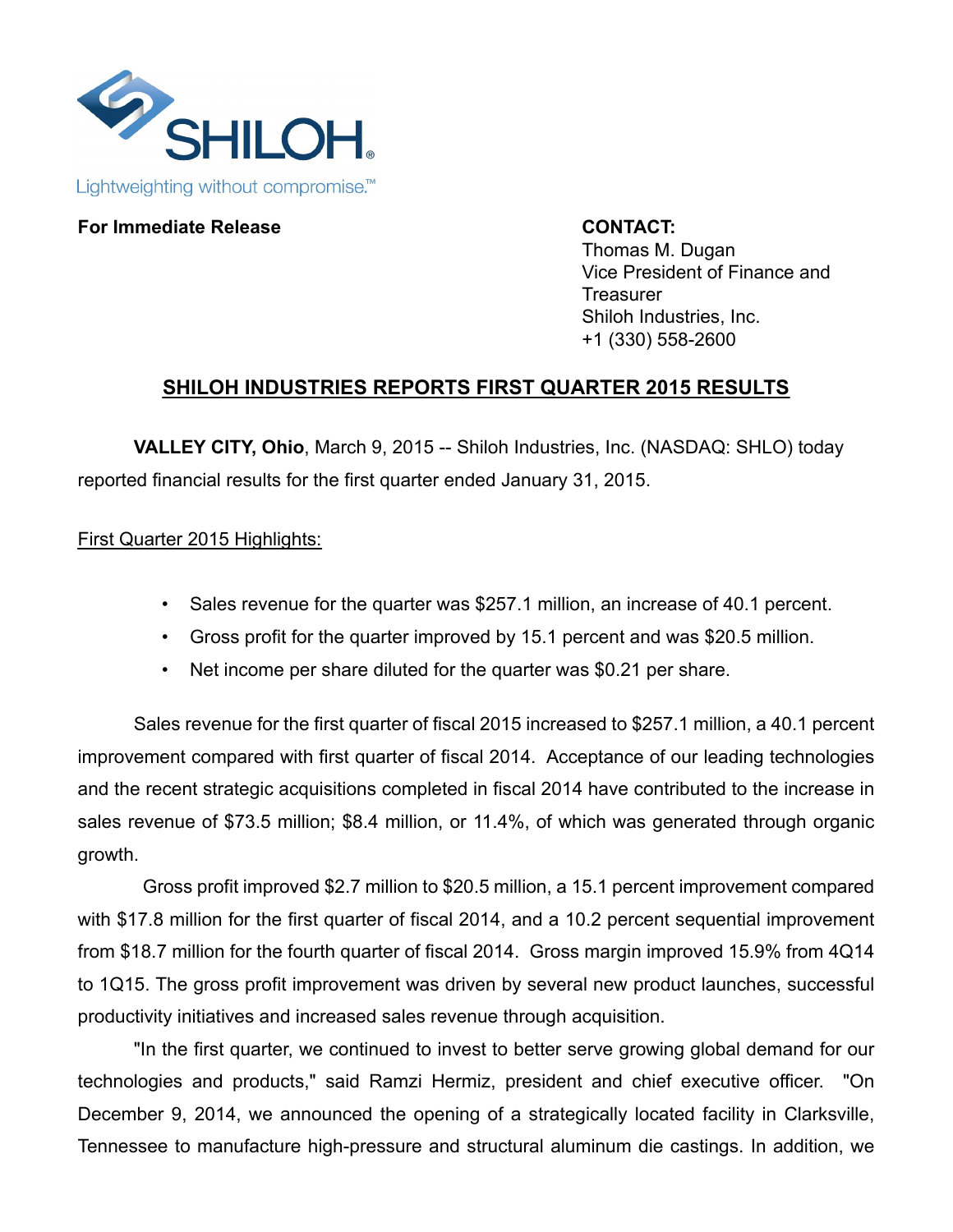continue to achieve new business and gain synergistic benefits from our recent Finnveden Metal Structures and Radar Industries acquisitions. Expanded magnesium capabilities have enabled significant new business wins and future opportunities in Europe. Additional stamping capabilities and footprint expansion in the rapidly growing automotive market in Central Mexico have also delivered strong results. Also in the first quarter, we announced our new sales and technical center in Plymouth, Michigan. The Plymouth Technical Center will officially open on March  $16<sup>th</sup>$  and we are excited about the opportunity for greater collaboration amongst our employees, our customers and our suppliers."

Selling, general and administrative costs were \$13.6 million, or 5.3 percent of sales revenue compared with \$10.4 million, or 5.7 percent of sales revenue in the prior year and \$17.3 million, or 6.4 percent, for the fourth quarter of fiscal 2014. The sequential improvement reflects the company's on-going integration of recent acquisitions in Europe and North America.

Net income for the quarter was \$3.7 million, or \$0.21 per diluted share, compared with \$0.24 per diluted share in the prior quarter excluding a \$0.05 benefit from one-time asset sales. The first quarter of 2015 was up \$0.15 per diluted share compared to the fourth quarter of fiscal 2014. The quarter to quarter improvement was due in part to the non-reoccurrence of one-time acquisition costs in the fourth quarter of 2014 and operational efficiencies in the following quarter.

"We continue to deliver on our strategy of creating value by increasing our capability to serve growing global markets with our broad range of lightweighting and sound management solutions," Hermiz said. "We are confident that our focus on industry-leading technology and innovation, operational performance and a strong balance sheet will enable us to take advantage of additional opportunities for growth. Customers around the world are looking increasingly to our solutions to reduce weight, improve fuel economy and enhance the performance of their products."

# Shiloh to Host Conference Call Today at 9 a.m. EST

Shiloh Industries will host a conference call Monday, March  $9<sup>th</sup>$  at 09:00 Eastern Time to discuss the company's 2015 first-quarter financial results. To join the conference, dial +1-888-572-7034 approximately five minutes prior to the start time and request the Shiloh Industries first quarter conference call. Details may also be found on the company's website: Shiloh.com.

For inquiries, please contact Thomas Dugan, Vice President, Finance and Treasurer at: mailto:investor@shiloh.com.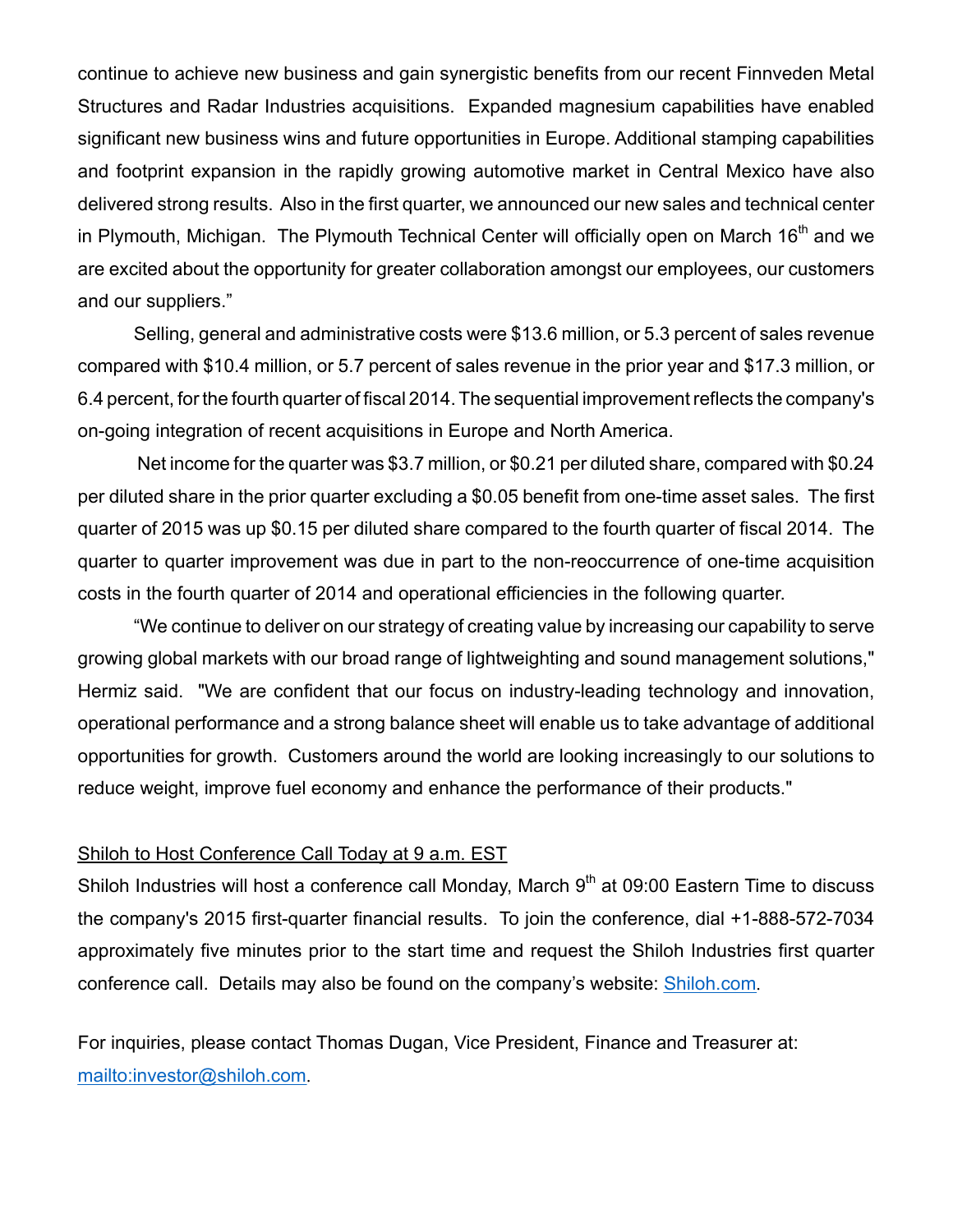# **About Shiloh Industries, Inc.**

Shiloh Industries Inc. (NASDAQ: SHLO), is a leading global supplier of lightweighting and noise, vibration and harshness solutions to the automotive, commercial vehicle and industrial markets, capable of delivering solutions in aluminum, magnesium, steel and high-strength steel alloys for original equipment manufacturers and suppliers. The company offers the broadest portfolio of lightweighting solutions in the industry through the **BlankLight**™, **CastLight**™ and **StampLight**™ brands. Shiloh designs and manufactures components in body, chassis and powertrain systems with expertise in precision blanks, **ShilohCore**™ acoustic laminates, aluminum and steel laser welded blanks, complex stampings, modular assemblies, aluminum and magnesium die casting, as well as precision machined components. Shiloh has nearly 3,300 dedicated employees with operations, sales and technical centers throughout Asia, Europe and North America.

###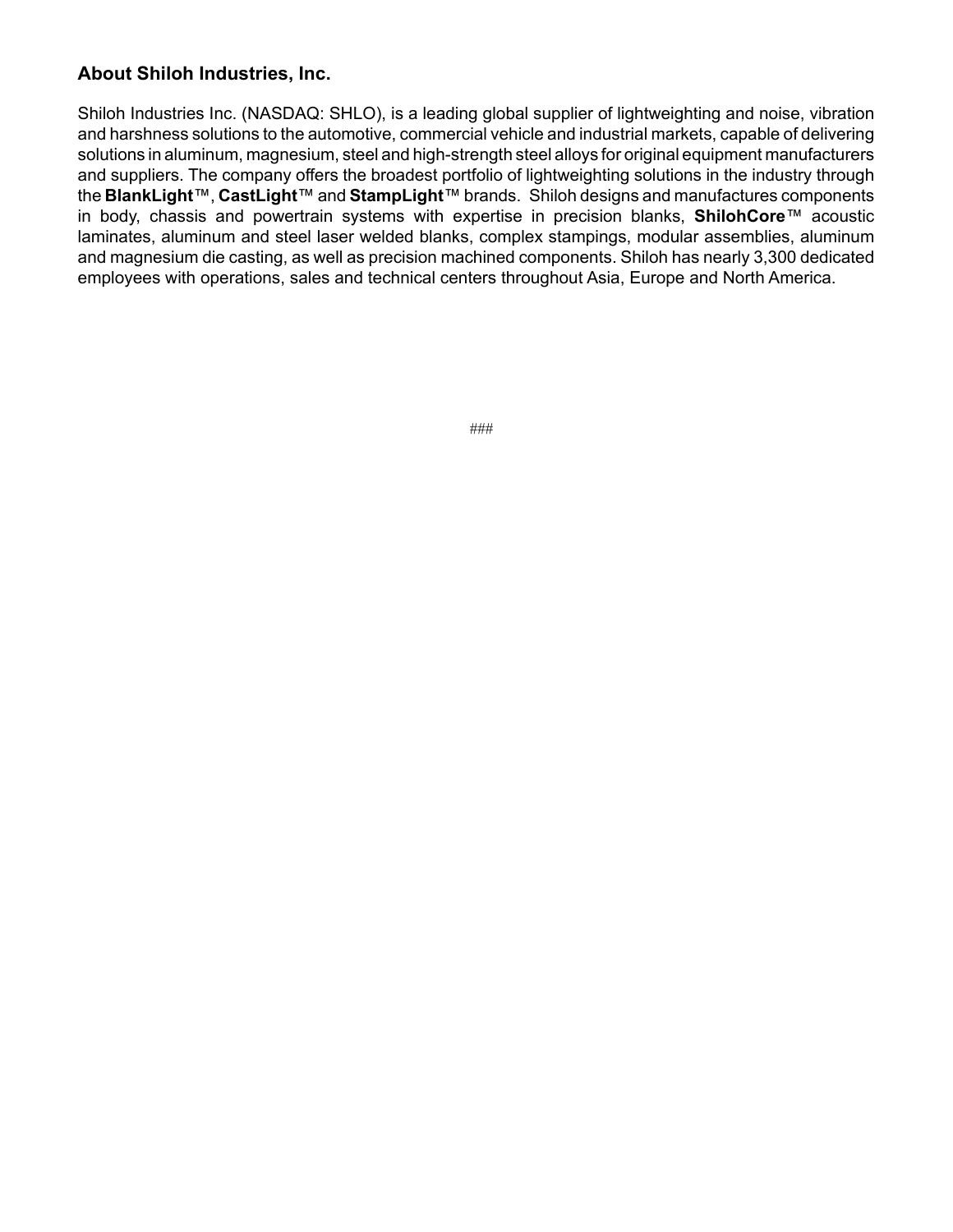#### *Forward-Looking Statements*

*Certain statements made by Shiloh Industries, Inc. (the "Company") in this release and other periodic oral and written statements, including filings with the Securities and Exchange Commission, regarding the Company's operating performance, events or developments that the Company believes or expects to occur in the future, including those that discuss strategies, goals, outlook or other non-historical matters, or which relate to future sales, earnings expectations, cost savings, awarded sales, volume growth, earnings or general belief in the Company's expectations of future operating results are "forward-looking" statements within the meaning of the Private Securities Litigation Reform Act of 1995. The forward-looking statements are made on the basis of management's assumptions and expectations. As a result, there can be no guarantee or assurance that these assumptions and expectations will in fact occur. The forward-looking statements are subject to risks and uncertainties that may cause actual results to materially differ from those contained in the statements. Some, but not all, of the risks include the ability of the Company to accomplish its strategic objectives; the ability to obtain future sales; changes in worldwide economic and political conditions, including adverse effects from terrorism or related hostilities; costs related to legal and administrative matters; the Company's ability to realize cost savings expected to offset price concessions; the Company's ability to successfully integrate acquired businesses, including businesses located outside of the United States; risks associated with doing business internationally, including economic, political and social instability, foreign currency exposure and the lack of acceptance of our products; inefficiencies related to production and product launches that are greater than anticipated; changes in technology and technological risks; increased fuel and utility costs; work stoppages and strikes at the Company's facilities and that of the Company's customers or suppliers; the Company's dependence on the automotive and heavy truck industries, which are highly cyclical; the dependence of the automotive industry on consumer spending, which is subject to the impact of domestic and international economic conditions, including*  increased energy costs affecting car and light truck production, and regulations and policies regarding international *trade; financial and business downturns of the Company's customers or vendors, including any production cutbacks or bankruptcies; increases in the price of, or limitations on the availability of, steel, aluminum or magnesium, the Company's primary raw materials, or decreases in the price of scrap steel; the successful launch and consumer acceptance of new vehicles for which the Company supplies parts; the occurrence of any event or condition that may be deemed a material adverse effect under the Company's outstanding indebtedness or a decrease in customer demand which could cause a covenant default under the Company's outstanding indebtedness; pension plan funding requirements; and other factors, uncertainties, challenges and risks detailed in the Company's other public filings with the Securities and Exchange Commission. Any or all of these risks and uncertainties could cause actual results to differ materially from those reflected in the forward-looking statements. These forward-looking statements reflect management's analysis only as of the date of this release.*

*The Company undertakes no obligation to publicly revise these forward-looking statements to reflect events or circumstances that arise after the date hereof. In addition to the disclosures contained herein, readers should carefully review risks and uncertainties contained in other documents the Company files from time to time with the Securities and Exchange Commission.*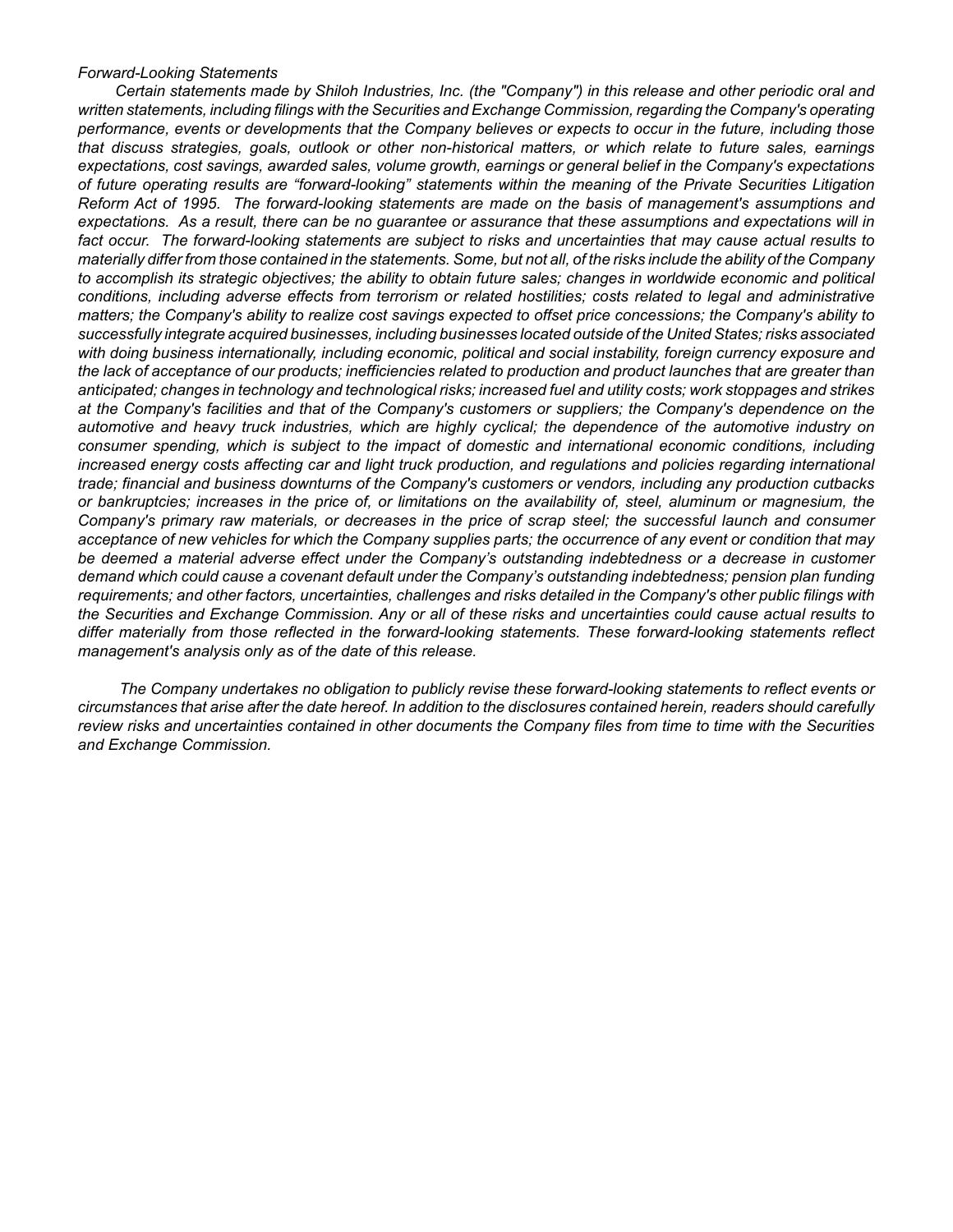#### **SHILOH INDUSTRIES, INC. CONDENSED CONSOLIDATED BALANCE SHEETS (Dollar amounts in thousands)**

|                                                                                                                                                                                             | January 31,<br>2015<br>(Unaudited) |               | October 31,<br>2014 |  |
|---------------------------------------------------------------------------------------------------------------------------------------------------------------------------------------------|------------------------------------|---------------|---------------------|--|
| <b>ASSETS:</b>                                                                                                                                                                              |                                    |               |                     |  |
| Cash and cash equivalents                                                                                                                                                                   | \$<br>7,049                        | <sup>\$</sup> | 12,014              |  |
| Investment in marketable securities                                                                                                                                                         | 794                                |               | 1,045               |  |
| Accounts receivable, net of allowance for doubtful accounts of \$609 and \$601 at January 31,<br>2015 and October 31, 2014, respectively                                                    | 155,781                            |               | 171,242             |  |
| Related-party accounts receivable                                                                                                                                                           | 966                                |               | 533                 |  |
| Prepaid income taxes                                                                                                                                                                        | 1,410                              |               | 2,142               |  |
| Inventories, net                                                                                                                                                                            | 97,810                             |               | 91,303              |  |
| Deferred income taxes                                                                                                                                                                       | 3,501                              |               | 3,496               |  |
| Prepaid expenses                                                                                                                                                                            | 11,482                             |               | 11,987              |  |
| Total current assets                                                                                                                                                                        | 278,793                            |               | 293,762             |  |
| Property, plant and equipment, net                                                                                                                                                          | 278,236                            |               | 274,828             |  |
| Goodwill                                                                                                                                                                                    | 29,842                             |               | 30,887              |  |
| Intangible assets, net                                                                                                                                                                      | 21,265                             |               | 21,998              |  |
| Deferred income taxes                                                                                                                                                                       | 3,545                              |               | 2,605               |  |
| Other assets                                                                                                                                                                                | 4,875                              |               | 5,445               |  |
| Total assets                                                                                                                                                                                | \$<br>616,556                      | \$            | 629,525             |  |
| <b>LIABILITIES AND STOCKHOLDERS' EQUITY:</b>                                                                                                                                                |                                    |               |                     |  |
| Current debt                                                                                                                                                                                | \$<br>1,601                        | \$            | 1,918               |  |
| Accounts payable                                                                                                                                                                            | 143,022                            |               | 146,478             |  |
| Other accrued expenses                                                                                                                                                                      | 32,276                             |               | 41,336              |  |
| Total current liabilities                                                                                                                                                                   | 176,899                            |               | 189,732             |  |
| Long-term debt                                                                                                                                                                              | 271,594                            |               | 268,102             |  |
| Long-term benefit liabilities                                                                                                                                                               | 25,867                             |               | 19,951              |  |
| Deferred income taxes                                                                                                                                                                       |                                    |               | 2,739               |  |
| Interest rate swap agreement                                                                                                                                                                | 4,930                              |               | 2,510               |  |
| Other liabilities                                                                                                                                                                           | 2,022                              |               | 1,972               |  |
| <b>Total liabilities</b>                                                                                                                                                                    | 481,312                            |               | 485,006             |  |
| Commitments and contingencies                                                                                                                                                               |                                    |               |                     |  |
| Stockholders' equity:                                                                                                                                                                       |                                    |               |                     |  |
| Preferred stock, \$.01 per share; 5,000,000 shares authorized; no shares issued and<br>outstanding at January 31, 2015 and October 31, 2014, respectively                                   |                                    |               |                     |  |
| Common stock, par value \$.01 per share; 25,000,000 shares authorized; 17,217,284 and<br>17,214,284 shares issued and outstanding at January 31, 2015 and October 31, 2014,<br>respectively | 172                                |               | 172                 |  |
| Paid-in capital                                                                                                                                                                             | 68,351                             |               | 68,035              |  |
| Retained earnings                                                                                                                                                                           | 116,866                            |               | 113,193             |  |
| Accumulated other comprehensive loss, net                                                                                                                                                   | (50, 145)                          |               | (36, 881)           |  |
| Total stockholders' equity                                                                                                                                                                  | 135,244                            |               | 144,519             |  |
| Total liabilities and stockholders' equity                                                                                                                                                  | \$<br>616,556                      | <sup>S</sup>  | 629,525             |  |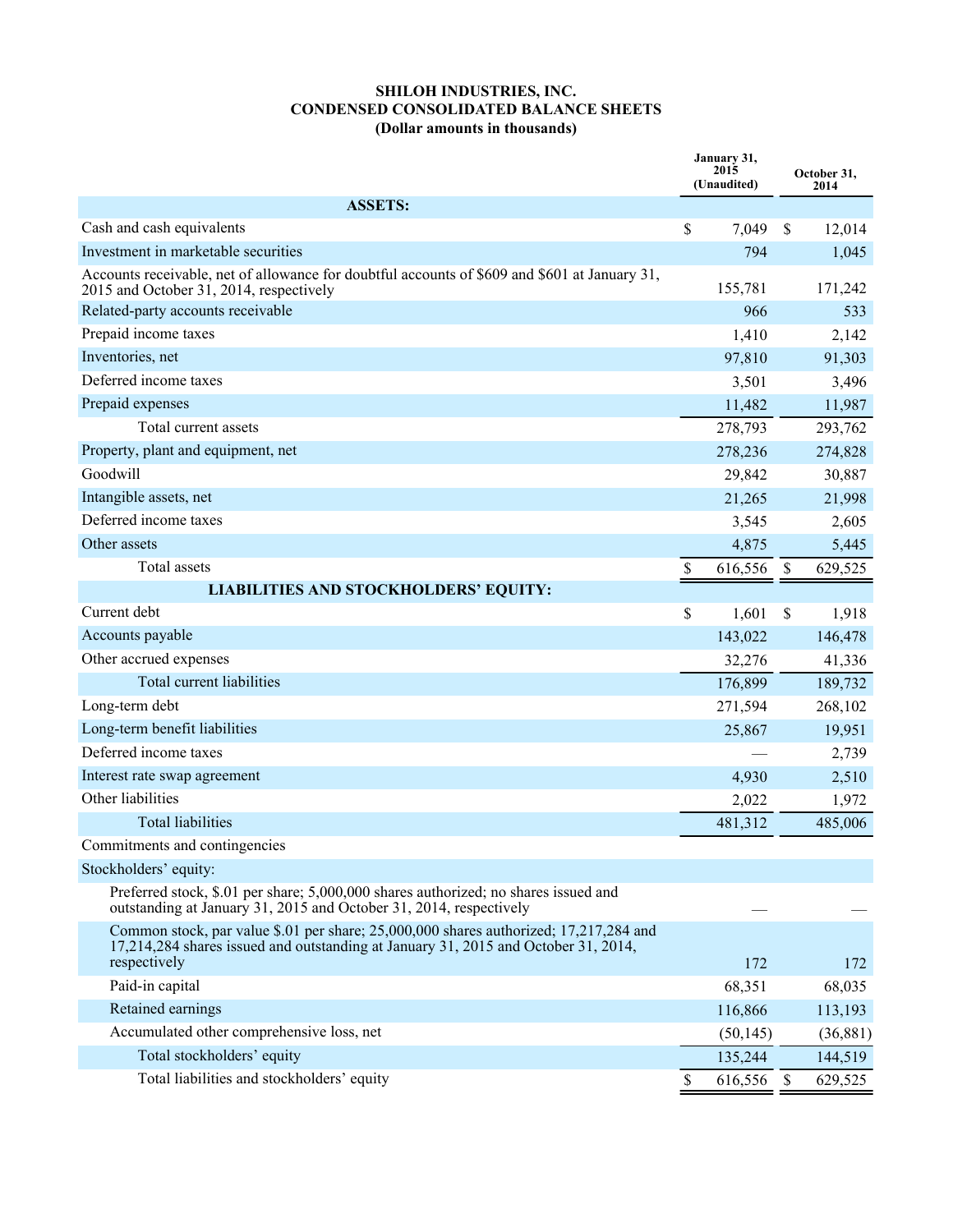# **SHILOH INDUSTRIES, INC.**

## **CONDENSED CONSOLIDATED STATEMENTS OF INCOME (Amounts in thousands, except per share data)**

|                                                  |     | <b>Three months ended</b><br>January 31, |              |           |
|--------------------------------------------------|-----|------------------------------------------|--------------|-----------|
|                                                  |     | 2015                                     |              | 2014      |
| Net revenues                                     |     | \$257,078                                |              | \$183,539 |
| Cost of sales                                    |     | 236,530                                  |              | 165,693   |
| Gross profit                                     |     | 20,548                                   |              | 17,846    |
| Selling, general & administrative expenses       |     | 13,625                                   |              | 10,400    |
| Amortization of intangible assets                |     | 632                                      |              | 545       |
| Asset recovery                                   |     |                                          |              | (1,120)   |
| Operating income                                 |     | 6,291                                    |              | 8,021     |
| Interest expense                                 |     | 1,762                                    |              | 886       |
| Interest income                                  |     | (7)                                      |              | (3)       |
| Other (income) expense                           |     | (373)                                    |              | 18        |
| Income before income taxes                       |     | 4,909                                    |              | 7,120     |
| Provision for income taxes                       |     | 1,236                                    |              | 2,181     |
| Net income                                       |     | 3,673                                    |              | 4,939     |
| Earnings per share:                              |     |                                          |              |           |
| Basic earnings per share                         | \$. | 0.21                                     | $\mathbb{S}$ | 0.29      |
| Basic weighted average number of common shares   |     | 17,215                                   |              | 17,113    |
| Diluted earnings per share                       |     | 0.21                                     |              | 0.29      |
| Diluted weighted average number of common shares |     | 17,255                                   |              | 17,208    |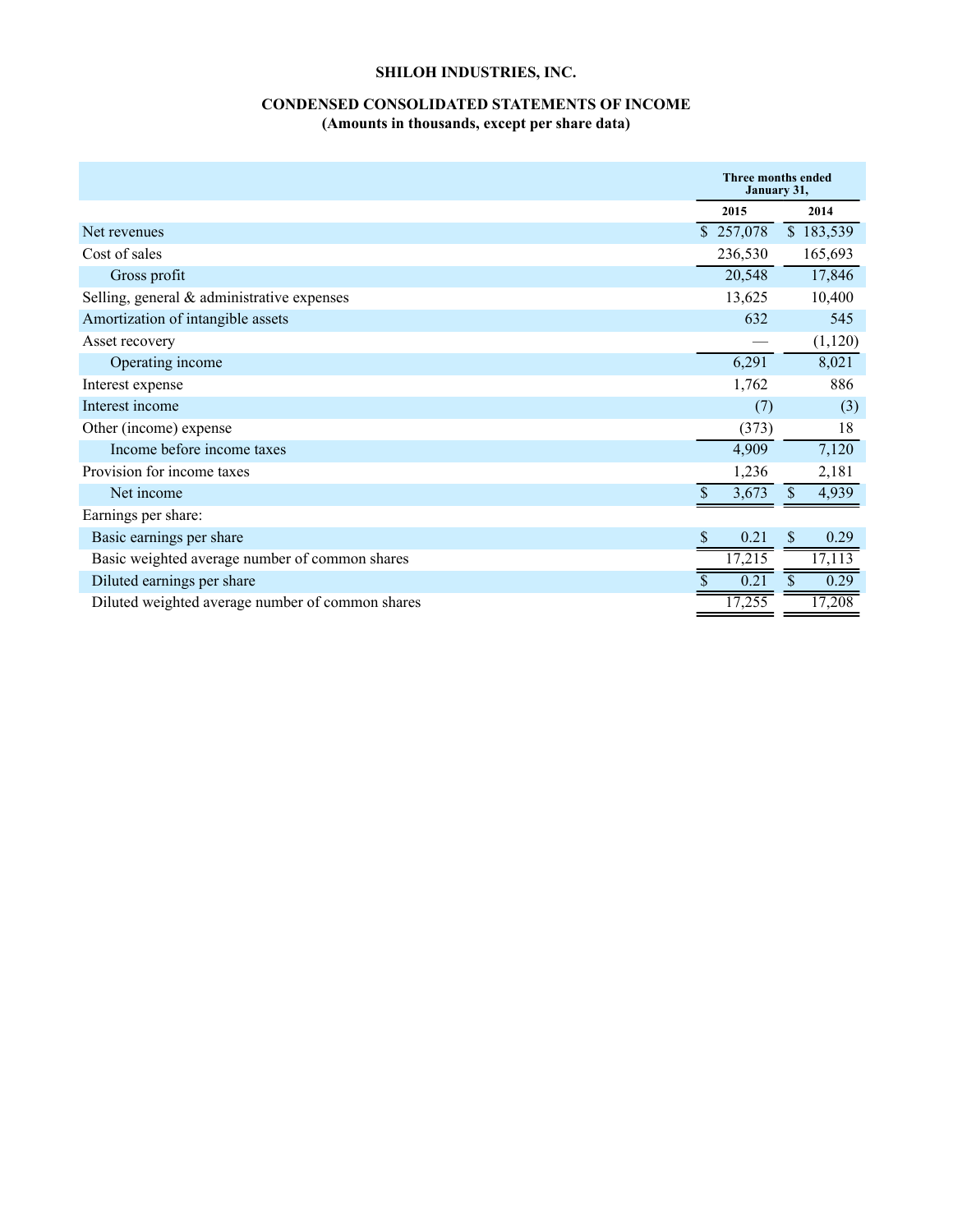# **SHILOH INDUSTRIES, INC.**

### **CONDENSED CONSOLIDATED STATEMENTS OF COMPREHENSIVE INCOME (LOSS) (Dollar amounts in thousands)**

|                                                                         | <b>Three Months Ended</b><br>January 31, |         |
|-------------------------------------------------------------------------|------------------------------------------|---------|
|                                                                         | 2015                                     | 2014    |
| Net Income                                                              | \$3,673                                  | \$4,939 |
| Other comprehensive income (loss):                                      |                                          |         |
| Defined benefit pension plans & other postretirement benefits           |                                          |         |
| Recognized gain                                                         | 296                                      | 269     |
| Actuarial net loss                                                      | (6,156)                                  | (540)   |
| Asset net loss                                                          | (846)                                    | (386)   |
| Income tax benefit on pension plans & other postretirement benefits     | 2,537                                    | 249     |
| Total defined benefit pension plans $\&$ other post retirement benefits | (4,169)                                  | (408)   |
| Marketable securities:                                                  |                                          |         |
| Unrealized loss on marketable securities                                | (251)                                    |         |
| Income tax benefit on marketable securities                             | 88                                       |         |
| Total marketable securities, net of tax                                 | (163)                                    |         |
| Derivatives and hedging                                                 |                                          |         |
| Unrealized loss on interest rate swap agreements                        | (2,420)                                  |         |
| Income tax benefit on interest rate swap agreements                     | 916                                      |         |
| Change in fair value of derivative instruments, net of tax              | (1,504)                                  |         |
| Foreign currency translation adjustments:                               |                                          |         |
| Unrealized loss on foreign currency translation                         | (7, 428)                                 |         |
| Comprehensive income (loss), net                                        | \$ (9,591)                               | \$4,531 |